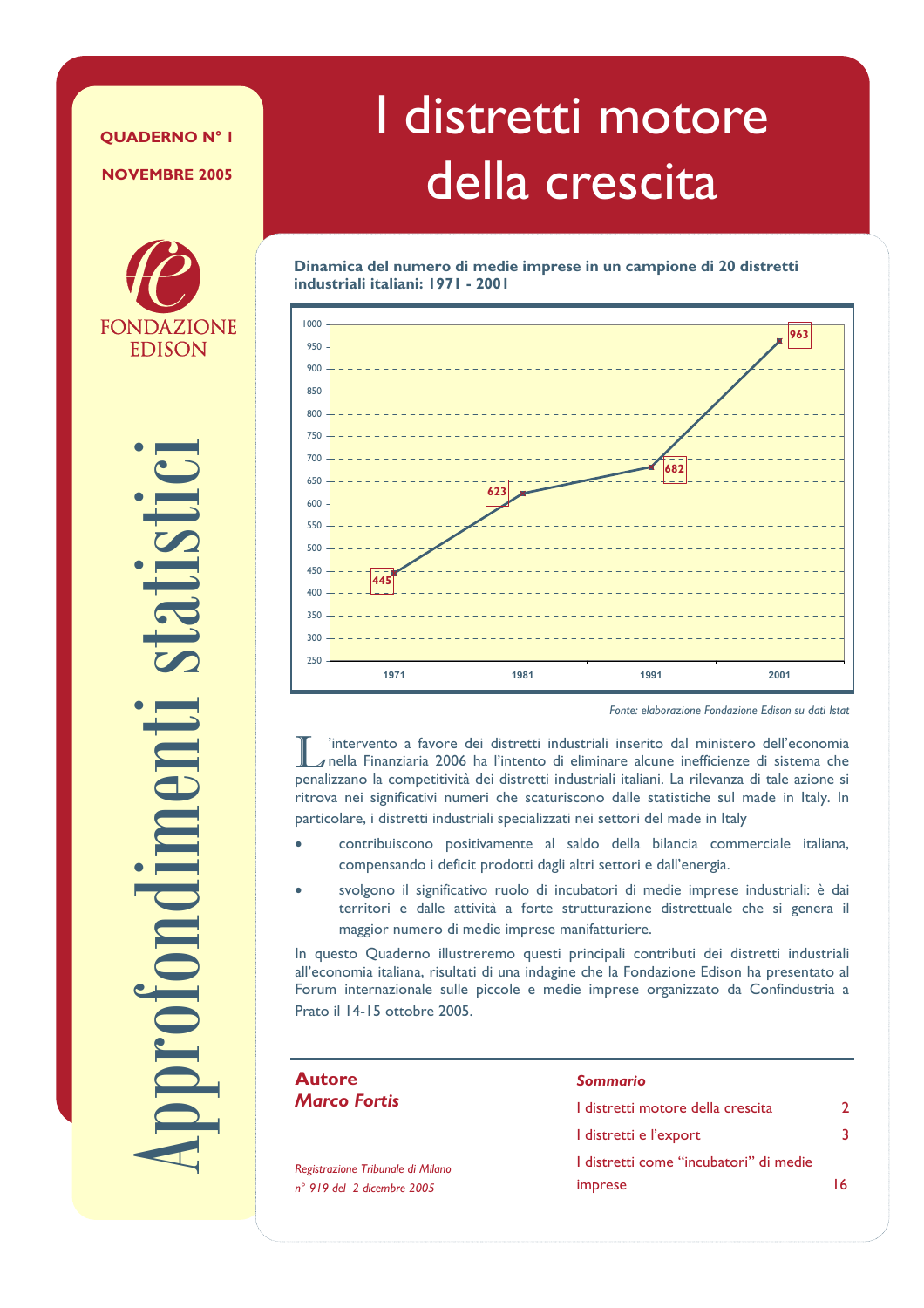## I DISTRETTI MOTORE DELLA CRESCITA

'attenzione rivolta ai distretti industriali dalla  $\sqrt{\frac{1}{2}}$ Finanziaria 2006 impostata dal Ministro dell'Economia Tremonti è meritevole. L'articolo 53 della Finanziaria si propone di intervenire a sostegno dei distretti sotto 4 profili (fiscalità, finanza, adempimenti amministrativi, ricerca e sviluppo) con l'intento innovativo di accrescere l'efficienza delle imprese distrettuali e di ridurre alcuni oneri o difficoltà che ne penalizzano l'azione. Occorreranno probabilmente del tempo e qualche esperimento pilota sul territorio per capire se la politica riuscirà davvero ad inserire il turbo nel motore dei distretti. Ma l'importante è aver messo a fuoco l'idea e finalmente partire con un progetto organico, cercando di evitare degenerazioni burocratiche nell'interfaccia tra economia reale e politica che sono state spesso in passato un limite dei distretti "amministrativi". Quello dei distretti è inoltre un classico tema bibartisan, come prova, ad esempio. l'interesse che ad essi viene rivolto dal Gruppo interparlamentare per la sussidiarietà. E' perciò auspicabile che sulle azioni di sostegno e rilancio dei distretti possa esservi un'ampia collaborazione tra le forze politiche nell'interesse del Paese.

Ma perché è importante ragionare di distretti e cercare di aiutarli a funzionare meglio? Innanzitutto perché essi rappresentano una porzione assai rilevante della nostra economia. Nel 2001 i 199 distretti Istat contribuivano grosso modo per il 27% al valore aggiunto di tutte le attività economiche italiane, al 38% del valore aggiunto industriale (incluse le costruzioni) e al 44% dell'occupazione manifatturiera (Tabella 1).

Dunque numeri assai significativi. Tuttavia, nella

confusione che spesso ha alimentato negli ultimi tempi il dibattito sulla crisi economica italiana c'è chi ha sostenuto che il modello dei distretti industriali sarebbe in crisi. Al contrario, noi riteniamo che non vi sia una crisi del modello organizzativo-produttivo dei distretti in quanto tale, bensì una situazione di obiettiva difficoltà di alcuni settori tradizionali dell'area "Moda" (tessile-abbigliamento, calzature, oreficeria-gioielleria, occhialeria) ed in parte dell"'Arredo-casa" (principalmente mobilio e pietre ornamentali) particolarmente esposti alla concorrenza asimmetrica e sleale asiatica. Tali settori e i loro distretti non vanno "abbandonati" - come alcuni sbrigativamente hanno suggerito - bensì tutelati nel breve-medio termine dall'aggressività cinese con opportune misure europee e nazionali (marchio di origine obbligatorio sui prodotti importati nella UE, dazi compensativi antidumping, rispetto dell'Accordo UE-Cina sul tessile senza ulteriori concessioni a Pechino e ai traders nordeuropei, lotta alla contraffazione, ecc.), favorendo nel contempo la parziale riconversione produttiva delle imprese più deboli e meno strutturate. Per il resto, in altri settori manufatturieri italiani il modello dei distretti industriali continua a funzionare discretamente, non solo per le sinergie tra le imprese delle filiere, ma anche perché i distretti operano come potenti "incubatori" di aziende leader. A riprova di quanto affermiamo illustreremo in questo Quaderno due dei principali risultati di una indagine che la Fondazione Edison ha presentato al Forum internazionale sulle piccole e medie imprese organizzato da Confindustria a Prato il 14-15 ottobre 2005.

|                                                      |                  | <b>Valori</b><br>assoluti | Peso %<br>sul<br>totale Italia |
|------------------------------------------------------|------------------|---------------------------|--------------------------------|
| Valore aggiunto di tutte le attività economiche      | miliardi di euro | 310                       | 27%                            |
| Valore aggiunto industriale (incluse le costruzioni) | miliardi di euro | 120                       | 38%                            |
| Addetti manifatturieri                               | milioni          | 2,2                       | 44%                            |
| Export manifatturiero (*)                            | miliardi di euro | 90                        | 46%                            |

#### Tab. I - Peso dei 199 Distretti Istat nell'economia italiana: anno 2001

\* Stime 1996

Fonte: elaborazione Fondazione Edison su dati Istat

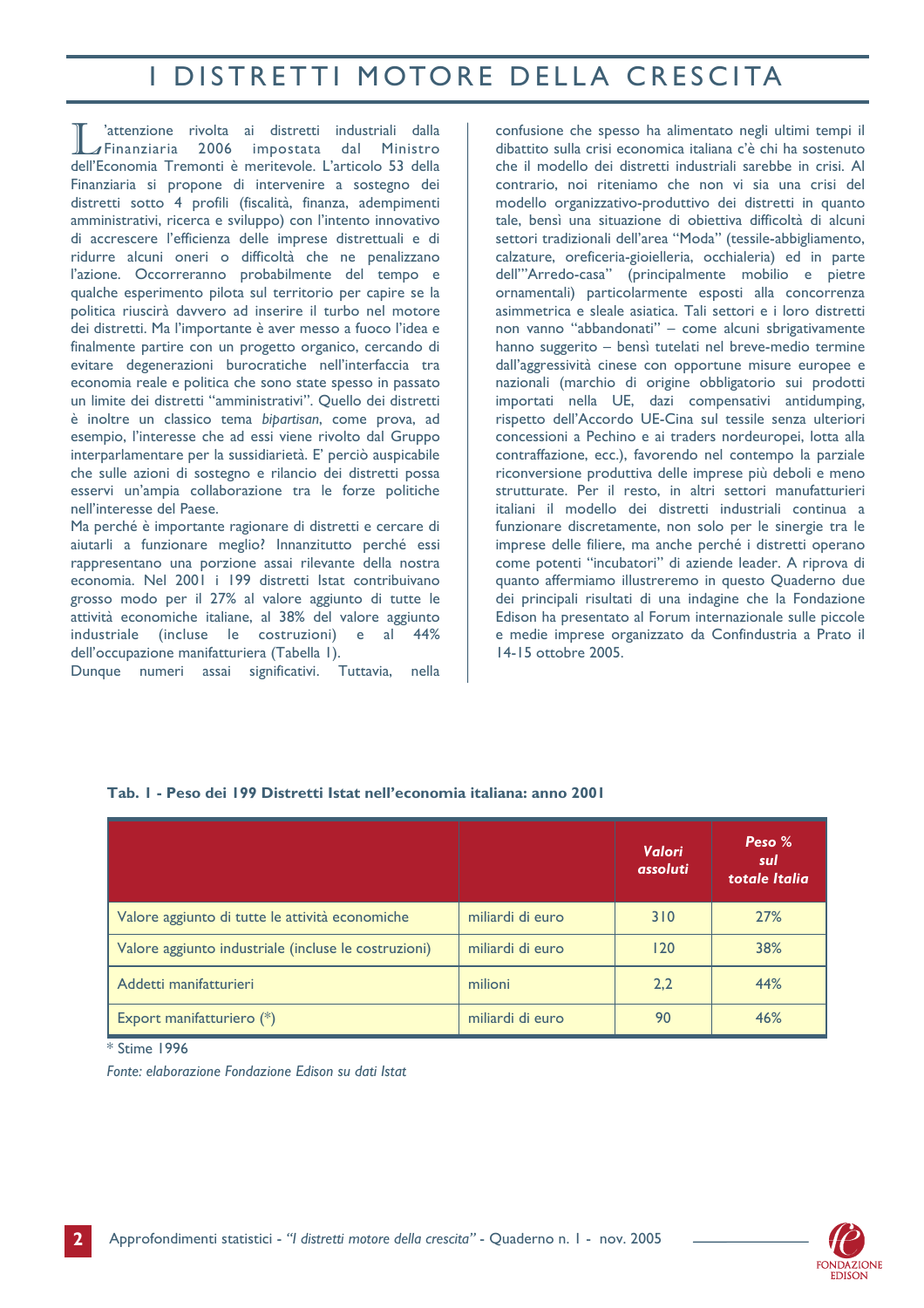## I DISTRETTI E L'EXPORT

TI primo punto riguarda il contributo del territorio alla bilancia commerciale italiana. Il commercio estero tutto sommato è una delle cose che funzionano meglio nella nostra economia, su cui invece gravano pesanti "fardelli" (come ad esempio il debito pubblico) che non affliggono altri Paesi in misura simile alla nostra. Guai, dunque, se anche nell'export cominciassimo ad andare male. E' evidente che anche in questo campo non sono tutte rose e fiori, ma, nonostante l'aggressiva concorrenza cinese su molti prodotti di nostra specializzazione e l'esplosione della "bolletta energetica", la bilancia commerciale italiana mostra di reggere piuttosto bene. Nei primi sei mesi del 2005 abbiamo avuto un passivo globale di 6,8 miliardi di euro (Tabella 2). Nello stesso periodo il deficit commerciale della Francia (che ha il

nucleare) è risultato il doppio del nostro e quelli della Spagna e del Regno Unito rispettivamente 5 e 6 volte più grandi. L'interscambio con l'estero degli USA, dal canto suo, è ormai in profondo rosso. Solo la Germania, tra i grandi Paesi europei, ha un forte attivo commerciale, ma sta esportando nell'Est europeo e in Asia oltre che prodotti anche molte fabbriche, generando al proprio interno maggiori profitti per le sue grandi multinazionali che hanno delocalizzato ma anche una forte disoccupazione e un diffuso malcontento sociale. Nel primo trimestre del 2005, inoltre, in base a prime stime dell'ICE anche la Germania ha perso oltre un punto di quote di commercio mondiale a valori correnti rispetto al primo trimestre 2004, mentre l'Italia ha perso solo lo 0,1% (Tabella 3).

|                    | Tab. 2 - Bilancia commerciale di alcuni Paesi dell'Unione Europea |  |  |  |
|--------------------|-------------------------------------------------------------------|--|--|--|
| (miliardi di euro) |                                                                   |  |  |  |

|                    | Periodo gennaio-giugno |         |  |  |
|--------------------|------------------------|---------|--|--|
|                    | 2004                   | 2005    |  |  |
| Francia            | $-4,0$                 | $-13,9$ |  |  |
| <b>Regno Unito</b> | $-49,9$                | $-47,5$ |  |  |
| Spagna             | $-25,0$                | $-34,7$ |  |  |
| Germania           | 85,3                   | 83,5    |  |  |
| <b>Italia</b>      | $-3,9$                 | $-6,8$  |  |  |

**Fonte: Eurostat** 

|                    | Periodo gennaio-marzo |      |                 |  |
|--------------------|-----------------------|------|-----------------|--|
|                    | 2004                  | 2005 | variazioni<br>% |  |
| <b>Italia</b>      | 3,8                   | 3,7  | $-0,1$          |  |
| Francia            | 5,4                   | 5,0  | $-0,4$          |  |
| <b>Regno Unito</b> | 3,9                   | 3,7  | $-0,2$          |  |
| Germania           | 10,7                  | 9,6  | $-1,1$          |  |
| Giappone           | 6,5                   | 6,4  | $-0,1$          |  |
| Cina               | 5,6                   | 7,1  | 1,5             |  |
| <b>Russia</b>      | 1,7                   | 2,1  | 0,3             |  |

#### Tab.3 - Esportazioni di beni in % delle esportazioni mondiali a valori correnti:  $2004 - 2005$

Fonte: Ice

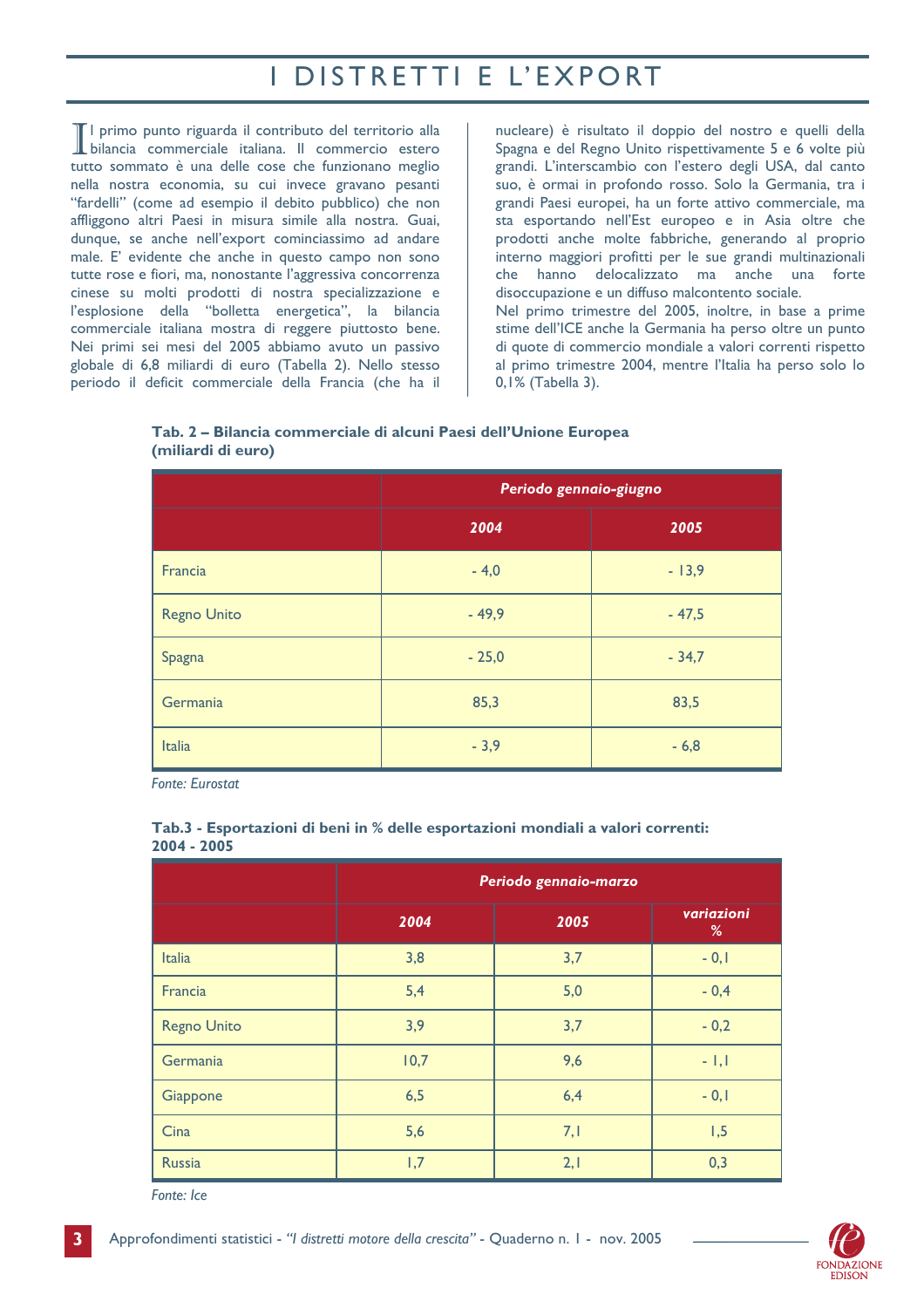Nonostante molti commentatori e studiosi vagheggino un futuro del nostro Paese nel terziario avanzato o in altri improbabili settori, non ci stancheremo mai di ripetere che è il manifatturiero la nostra forza, assieme al turismo e ai prodotti tipici della nostra agricoltura. Basti pensare che nel 2004, senza il peso della "bolletta energetica",

l'Italia ha presentato un saldo attivo con l'estero per i prodotti trasformati e manufatti di oltre 37 miliardi di euro all'interno del quale quello dei settori industriali specializzati del "made in Italy" (moda, arredo-casa,<br>meccanica e alimentare) è stato di ben 74,5 miliardi (Figura I).



Figura I. - Dinamica della bilancia commerciale italiana: anni 1991 - 2004 (miliardi di euro)

Fonte: elaborazione Fondazione Edison su dati Istat

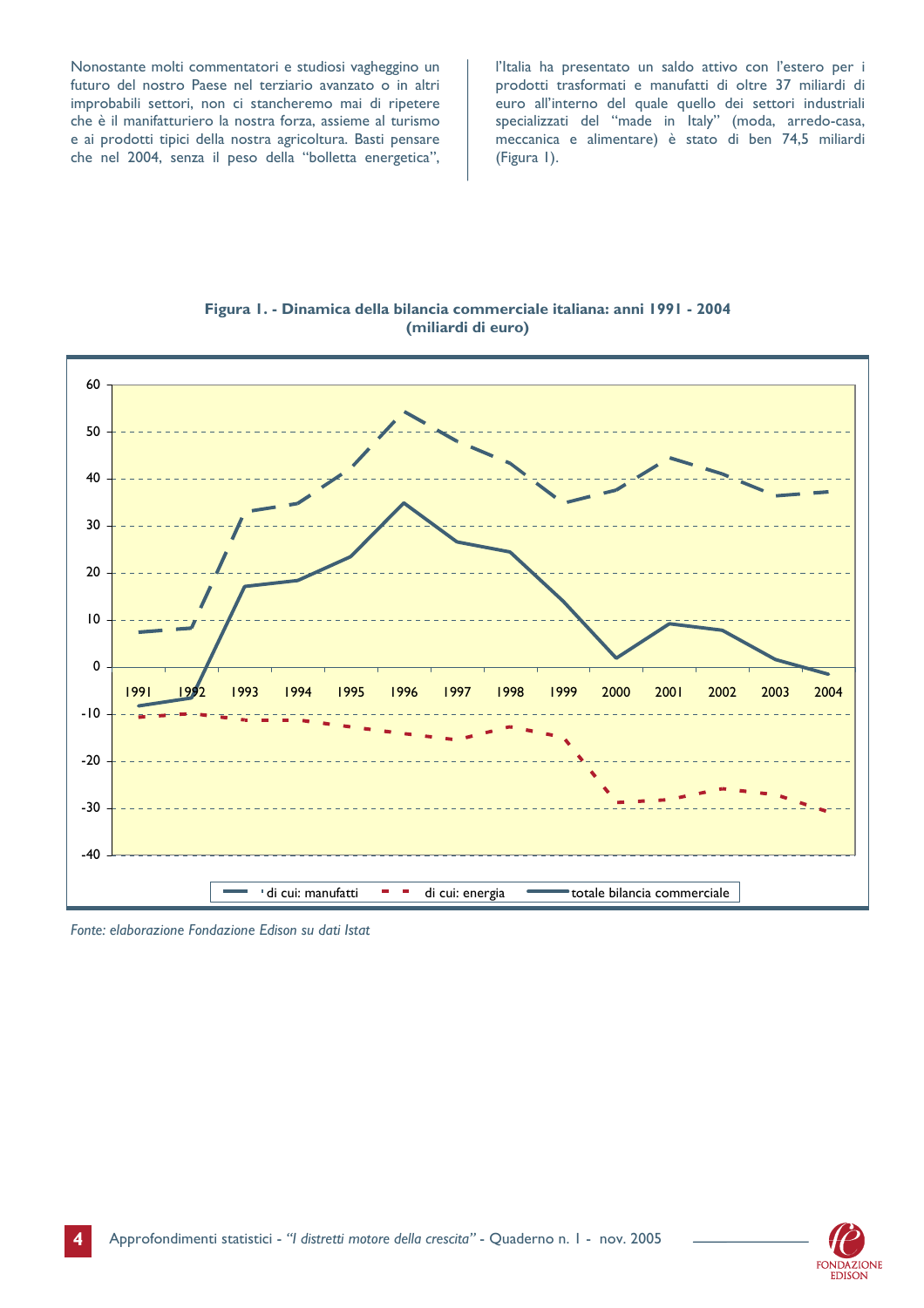Se poi guardiamo alla composizione del saldo manifatturiero nazionale del 2004, possiamo notare che esso si compone di 62 gruppi di prodotti in attivo (per 109,4 miliardi di euro) e di 33 gruppi di prodotti in deficit (per 72,1 miliardi). E' importante sottolineare che dei 62 prodotti in attivo con l'estero, ben 45 (cioè quasi i 2/3) presentano un contributo all'export da parte dei 199

distretti Istat superiore al 40%, con punte particolarmente elevate nei prodotti classici del "made in Italy", dove il peso dei distretti nelle esportazioni raggiunge il 60-70% come per tessuti, piastrelle, gioielli, macchine agricole, maglie e calze, pelli conciate, mobili, calzature, rubinetteria, ecc. (Figura 2 e Tabella 4).





Fonte: elaborazione Fondazione Edison su dati Istat

#### Tab. 4 - Contributo dei distretti italiani ai primi 30 prodotti manifatturieri per saldo attivo commerciale con l'estero

| <b>Contributo</b><br>all'export<br>dei distretti | Numero di<br>prodotti | <b>Prodotti</b>                                                                                                                                                    |
|--------------------------------------------------|-----------------------|--------------------------------------------------------------------------------------------------------------------------------------------------------------------|
| >70%                                             | 6                     | Tessuti, piastrelle, gioielli, macchine agricole, maglieria, pelli conciate                                                                                        |
| >60%                                             |                       | Mobili, calzature, tubi, articoli di carta e cartone, articoli di coltelleria e utensili, altri<br>prodotti tessili, cisterne e caldaie per riscaldamento centrale |
| $> 50\%$                                         | 4                     | Macchine per impieghi speciali, altri prodotti in metallo, articoli di abbigliamento,<br>macchine utensili                                                         |
| > 40%                                            |                       | Altre macchine per impiego generale, apparecchi per l'energia meccanica, apparecchi<br>per uso domestico, pietre ornamentali, elementi da costruzione in metallo   |
| 40%                                              |                       | In totale 22 prodotti sui primi 30 per saldo commerciale attivo presentano un contributo all'export dei distretti >                                                |

Fonte: stime della Fondazione Edison su dati Istat

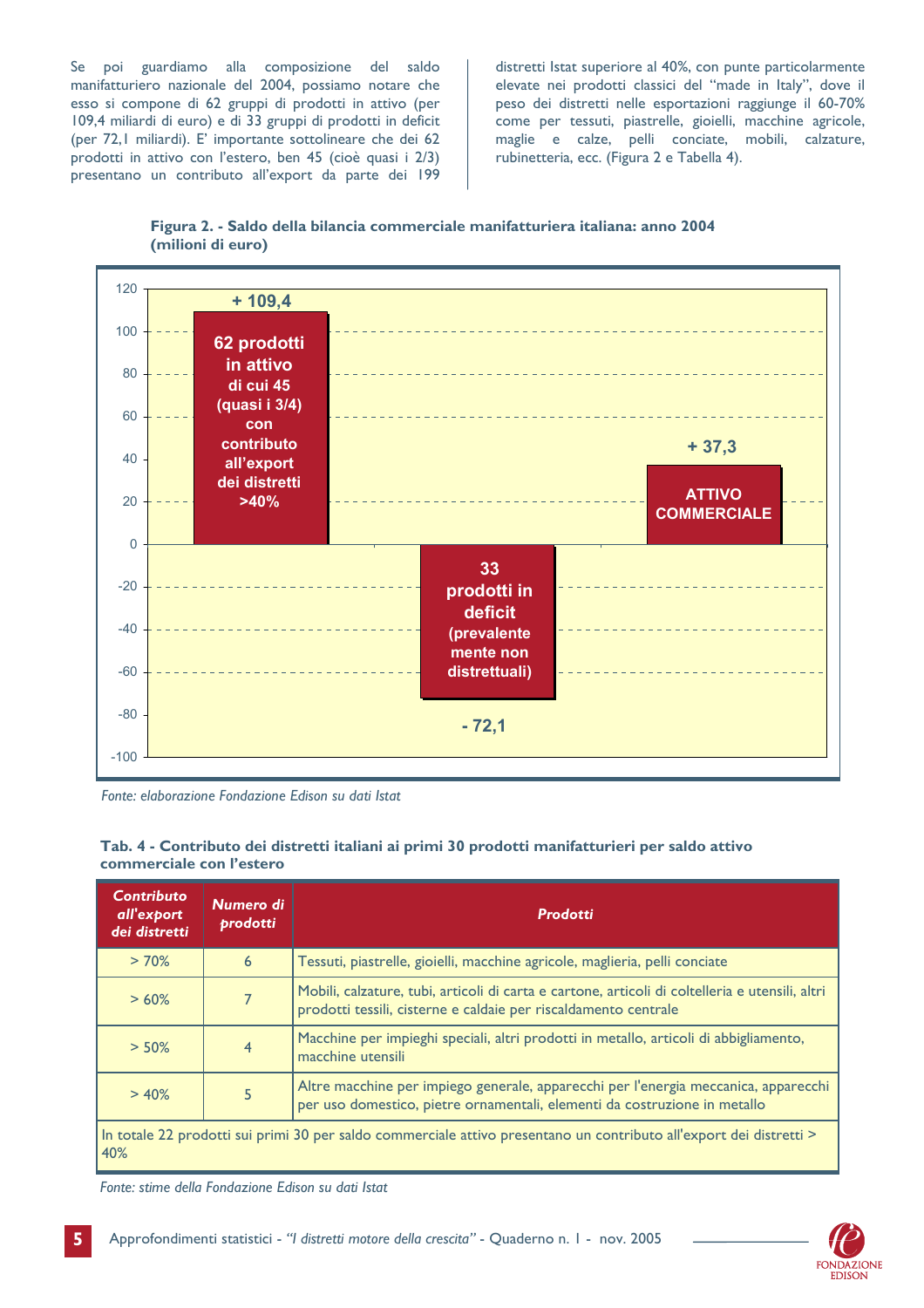### I DISTRETTI COME "INCUBATORI" DI MEDIE IMPRESE

a c'è un altro aspetto che mette in luce l'importanza del territorio e dei distretti per l'economia del nostro Paese. Grazie alle puntuali ricerche di Mediobanca-Unioncamere è balzato alla ribalta negli ultimi anni il tema delle medie imprese industriali. Qualcuno equivocando ha concluso frettolosamente che le medie imprese rappresenterebbero una sorta di "nuova Italia manifatturiera", intesa come evoluzione o radicale superamento della "vecchia Italia manifatturiera" identificata nei settori tradizionali del "made in Italy" e nei distretti industriali. Ma sono stati gli stessi estensori dei rapporti Mediobanca-Unioncamere a precisare che "in totale, le produzioni del made in Italy costituiscono i sette decimi del fatturato e quasi l'80% delle esportazioni complessive delle medie imprese". Se dunque vi potrà essere davvero una "nuova Italia manifatturiera", fatta di tante medie imprese capaci di affrontare le agitate acque del mare della globalizzazione, essa non uscirà certamente da un cappello a cilindro, ma dai settori e dai territori in cui siamo realmente forti. E solo grazie all'humus dei distretti, forse, riusciremo a raggiungere un obiettivo minimamente significativo.

Sono i dati a parlare. Chiariamo innanzitutto che tra il censimento 1991 e quello del 2001 le grandi imprese manifatturiere con oltre 500 addetti sono diminuite in Italia da 632 a 579 (meno 53 unità), mentre il saldo del numero delle medie imprese (la nostra definizione adotta l'intervallo da 50 a 499 addetti) è cresciuto a livello nazionale solo di 305 unità. Le medie imprese sono infatti passate da 11.505 nel 1991 a 11.810 nel 2001. Dunque crescere si può, ma è un risultato non scontato né facile da raggiungere in termini quantitativi globali (Tabella 5). Se analizziamo ora il fenomeno della crescita dimensionale delle aziende italiane disaggregandolo a livello di dati provinciali, possiamo osservare che nel periodo 1991-2001 62 province hanno accresciuto il loro rispettivo numero di medie imprese manifatturiere con un contributo incrementale complessivo di 889 unità al saldo nazionale, mentre altre 41 province hanno visto diminuire il loro numero totale di medie imprese di 584 unità (Tabella 6).

Le province che hanno mostrato la più forte crescita del numero di medie imprese manifatturiere sono proprio quelle in cui è più forte l'apporto dei distretti e dei settori

#### Tab. 5 - Dinamica delle imprese manifatturiere In Italia: 1991 - 2001 (numero imprese)

|                                               | 1991    | 2001    | <b>Variazione</b> |  |
|-----------------------------------------------|---------|---------|-------------------|--|
| Piccole imprese<br>$(1 - 49$ addetti)         | 540.197 | 530.487 | $-9.710$          |  |
| Medie imprese<br>11.505<br>(50 - 499 addetti) |         | 11.810  | 305               |  |
| Grandi imprese<br>(oltre 500 addetti)         | 632     | 579     | $-53$             |  |

Fonte: elaborazione Fondazione Edison su dati Istat

Tab. 6 - Variazioni del numero delle medie e grandi imprese manifatturiere in Italia nel periodo 1991 - 2001 calcolate su base provinciale



Fonte: elaborazione Fondazione Edison su dati Istat

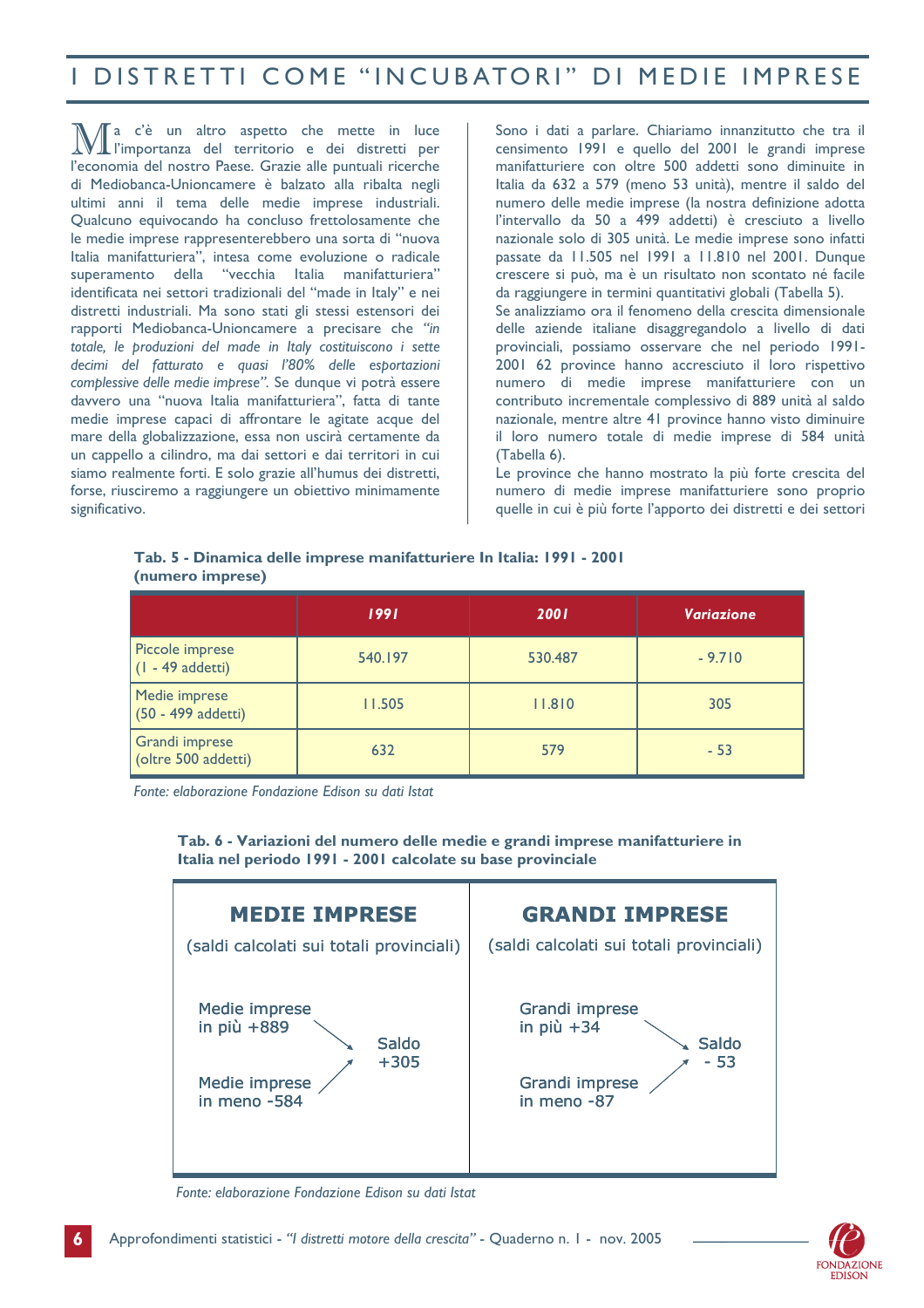tipici del "made in Italy". Tra le prime 15 province più generatrici di nuove medie imprese figurano infatti ben 10 province del cosiddetto "Club delle 15 province più manifatturiere" d'Italia sorto in seno a Confindustria (Treviso, Brescia, Bergamo, Vicenza, Pordenone, Reggio Emilia, Ancona, Mantova, Modena e Prato), nelle quali il peso delle attività distrettuali è assai rilevante, più altre tre province a forte strutturazione distrettuale (Pesaro e Urbino, Forlì-Cesena, Bari) (Tabella 7). Mentre tra le 15

province che hanno fatto registrare il maggior calo del numero delle medie imprese figurano soprattutto le grandi province metropolitane (Milano, Roma, Firenze, Genova, Napoli, Torino e Palermo), dove la realtà distrettuale è pressoché assente ed il tessuto industriale si sta assottigliando, oltre a due province (Como e Varese) in cui la crisi del tessile già negli anni '90 è stata particolarmente forte, con una sensibile riduzione del numero di medie imprese in questo settore (Tabella 8).

#### Tab. 7 - Province che hanno creato il maggior numero di medie imprese

| Pos. | <b>Province</b>      | <b>Numero</b><br><i><b>imprese</b></i> |
|------|----------------------|----------------------------------------|
| Ι.   | <b>Treviso</b>       | $+76$                                  |
| 2.   | <b>Brescia</b>       | $+72$                                  |
| 3.   | <b>Bergamo</b>       | $+55$                                  |
| 4.   | <b>Vicenza</b>       | $+ 51$                                 |
| 5.   | <b>Pesaro Urbino</b> | $+44$                                  |
| 6.   | Teramo               | $+39$                                  |
| 7.   | <b>Bari</b>          | $+32$                                  |
| 8.   | Pordenone            | $+27$                                  |
| 9.   | Forlì-Cesena         | $+25$                                  |
| 10.  | Reggio Emilia        | $+23$                                  |
| П.   | Ancona               | $+22$                                  |
| 12.  | <b>Mantova</b>       | $+21$                                  |
| 13.  | Modena               | $+21$                                  |
| 4.   | Prato                | $+20$                                  |
| 15.  | Padova               | $+19$                                  |

Fonte: elaborazione Fondazione Edison su dati Istat

#### Tab. 8 - Province che hanno fatto registrare il maggior calo di medie imprese

| Pos. | <b>Province</b> | <b>Numero</b><br><i>imprese</i> |
|------|-----------------|---------------------------------|
| Ι.   | Milano          | $-145$                          |
| 2.   | Varese          | $-61$                           |
| 3.   | Roma            | $-51$                           |
| 4.   | <b>Firenze</b>  | $-38$                           |
| 5.   | Genova          | $-32$                           |
| 6.   | Napoli          | $-27$                           |
| 7.   | Como            | $-26$                           |
| 8.   | <b>Torino</b>   | $-25$                           |
| 9.   | Palermo         | $-23$                           |
| 10.  | Latina          | $-20$                           |
| П.   | Lucca           | $-20$                           |
| 12.  | Pavia           | $-13$                           |
| 13.  | La Spezia       | $-9$                            |
| 4.   | Frosinone       | $-8$                            |
| 15.  | Foggia          | $-7$                            |

Fonte: elaborazione Fondazione Edison su dati Istat

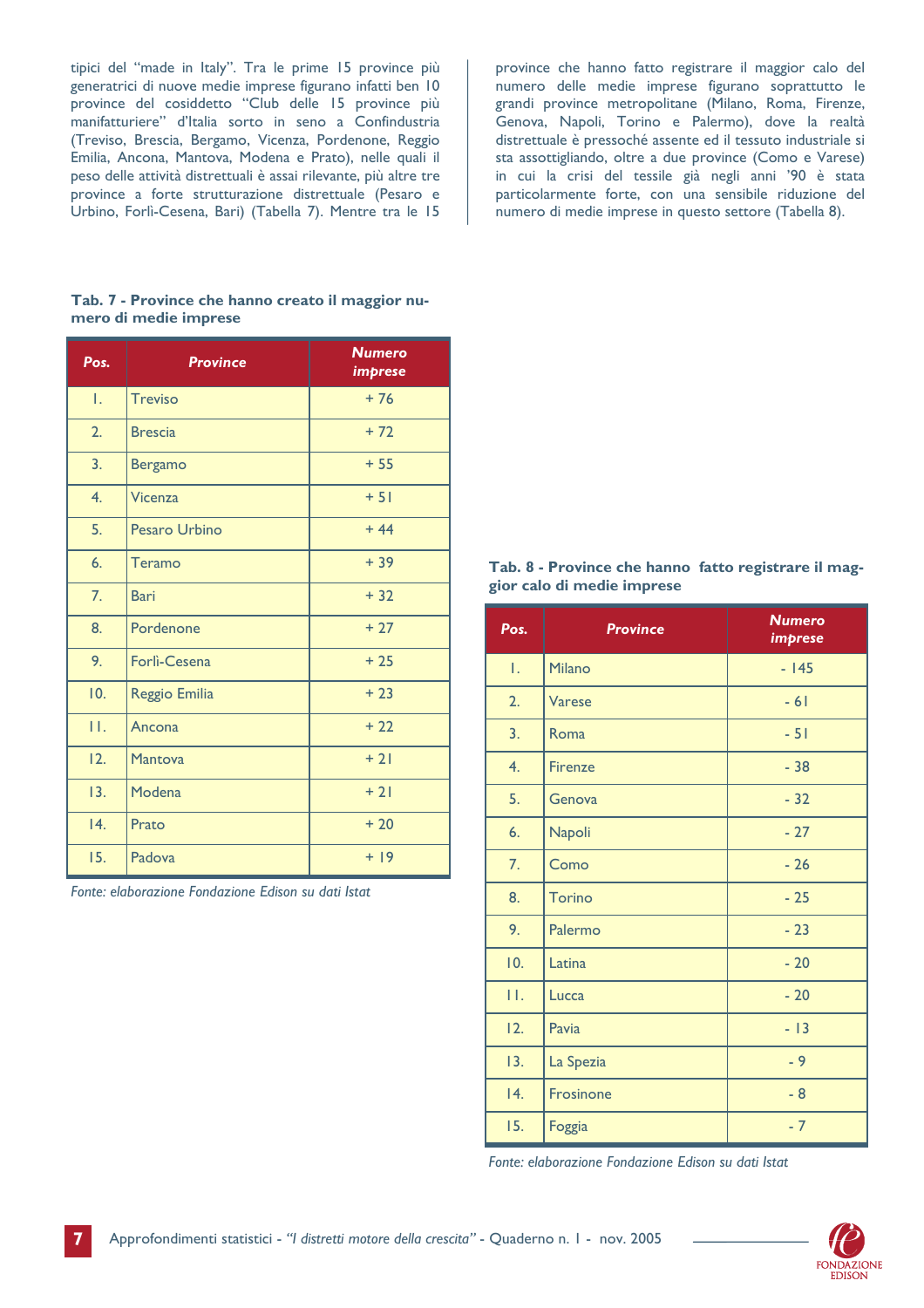Nel complesso, sull'arco dell'ultimo decennio coperto dai censimenti Istat il "Club delle 15 province più manifatturiere" ha prodotto 317 medie imprese in più, grazie soprattutto all'aumento del numero delle aziende di medie dimensioni nelle specializzazioni distrettuali della meccanica, del mobilio, degli articoli in materie plastiche e di altri comparti. Tale aumento ha globalmente più che

compensato la cessazione di attività (o la delocalizzazione all'estero) di molte medie e grandi imprese tessili. Prova ne è il fatto che nelle 15 province analizzate 281 nuove medie imprese sono state generate da un campione di soli 20 distretti non appartenenti al settore tessileabbigliamento (Tabella 9 e Figura di copertina).

| Tab. 9 - Distretti delle 15 province più manifatturiere con forte crescita del numero delle "medie imprese": |  |
|--------------------------------------------------------------------------------------------------------------|--|
| 1971 - 2001 (numero di imprese con addetti da 50 a 499)                                                      |  |

|                  | Province distrettuali e settori               | 1971           | 1981             | 1991           | 2001           | Variazioni<br>1971-2001 | Variazioni<br>1991-2001 |
|------------------|-----------------------------------------------|----------------|------------------|----------------|----------------|-------------------------|-------------------------|
|                  | Ancona - elettrotecnica, elettronica e tlc    | $\overline{4}$ | 10               | 17             | 21             | 17                      | $\overline{4}$          |
| $\overline{2}$   | Bergamo - apparecchi elettrici                | 3              | $ 9\rangle$      | 8              | 32             | $ 9\rangle$             | 4                       |
| $\overline{3}$   | Bergamo - articoli gomma e plastica           | 16             | 26               | 38             | 56             | 40                      | 8                       |
| $\overline{4}$   | Bergamo - macchine impieghi speciali          | 16             | 26               | 27             | 33             | 17                      | $6\overline{6}$         |
| 5                | Brescia - articoli gomma e plastica           | 15             | 8                | 16             | 29             | 4                       | 13                      |
| $6 \overline{6}$ | Brescia - macchine energia meccanica          | 8              | 23               | 27             | 38             | 20                      | $\mathbf{H}$            |
|                  | Brescia - stampaggio metalli                  | T              | 10               | 8              | 4              | 13                      | $6\overline{6}$         |
|                  | Brescia - trattamento metalli                 | $\overline{2}$ | $\boldsymbol{8}$ | $\mathbf{H}$   | 23             | 21                      | 12                      |
| $\overline{7}$   | Modena - biomedicale                          | $\overline{0}$ | $\overline{3}$   | 8              | 9              | 9                       | T                       |
| 8                | Modena - macchine impiego generale            | 8              | $\boldsymbol{8}$ | 16             | 31             | 23                      | 15                      |
| 9                | Novara - macchine energia meccanica           | 9              | 20               | 24             | 28             | 9                       | $\overline{4}$          |
|                  | Novara - stampaggio metalli                   | $\mathbf{0}$   | $\overline{2}$   | $\mathbf{0}$   | T              | $\mathbf{I}$            | T                       |
|                  | Novara - trattamento metalli                  | $\overline{4}$ | T                | $\mathbf{0}$   | $\overline{3}$ | $-1$                    | $\overline{3}$          |
| 10 <sup>°</sup>  | Pordenone - mobilio                           | 4 <sub>1</sub> | 50               | 45             | 53             | 12                      | 8                       |
|                  | Pordenone - legno                             | 9              | 8                | 8              | $\mathbf{H}$   | $\overline{2}$          | $\overline{3}$          |
| П.               | Reggio Emilia - macchine energia meccanica    | $\overline{7}$ | 16               | 23             | 25             | 8                       | $\overline{2}$          |
|                  | Reggio Emilia - macchine impiego generale     | $\overline{2}$ | $\overline{4}$   | 6              | 24             | 22                      | 8                       |
|                  | Reggio Emilia - stampaggio metalli            | $\mathbf{0}$   | $\overline{3}$   | $\overline{3}$ | 8              | 8                       | 5                       |
|                  | Reggio Emilia - trattamento metalli           | $\overline{2}$ | 8                | 6              | $\mathbf{H}$   | 9                       | 5                       |
| $ 2\rangle$      | Treviso - mobilio                             | 69             | 74               | 70             | 87             | 8                       | 17                      |
|                  | Treviso - legno                               | 4              | 9                | 20             | 33             | $ 9\rangle$             | 3                       |
| $ 3\rangle$      | Treviso - articoli gomma e plastica           | $\overline{5}$ | 21               | 18             | 26             | 21                      | 8                       |
| 4                | Treviso - apparecchi uso domestico            | 8              | $\frac{1}{2}$    | 6              | 4              | 6                       | 8                       |
| 15 <sub>1</sub>  | Varese - articoli gomma e plastica            | 36             | 33               | 35             | 41             | 5                       | 6                       |
| 16               | Vicenza - articoli gomma e plastica           | 7 <sup>1</sup> | 17 <sup>2</sup>  | 23             | 34             | 27                      | П                       |
| 17 <sup>2</sup>  | Vicenza - cuoio                               | 23             | 33               | 36             | 52             | 29                      | 16                      |
| 8                | Vicenza - oreficeria e gioielleria            | 8              | 16               | 27             | 34             | 16                      | 7 <sup>1</sup>          |
| $ 9\rangle$      | Vicenza - prodotti in metallo                 | 25             | 32               | 36             | 57             | 32                      | 21                      |
|                  | Vicenza - macchine e apparecchi non elettrici | 59             | 76               | 80             | 99             | 40                      | 9                       |
| 20               | Vicenza - apparecchi elettrici                | 4              | 28               | 30             | 36             | 22                      | $6\overline{6}$         |
|                  | <b>TOTALE</b>                                 | 445            | 623              | 682            | 963            | 518                     | 281                     |

Fonte: elaborazione Fondazione Edison su dati Istat

 $\boldsymbol{8}$